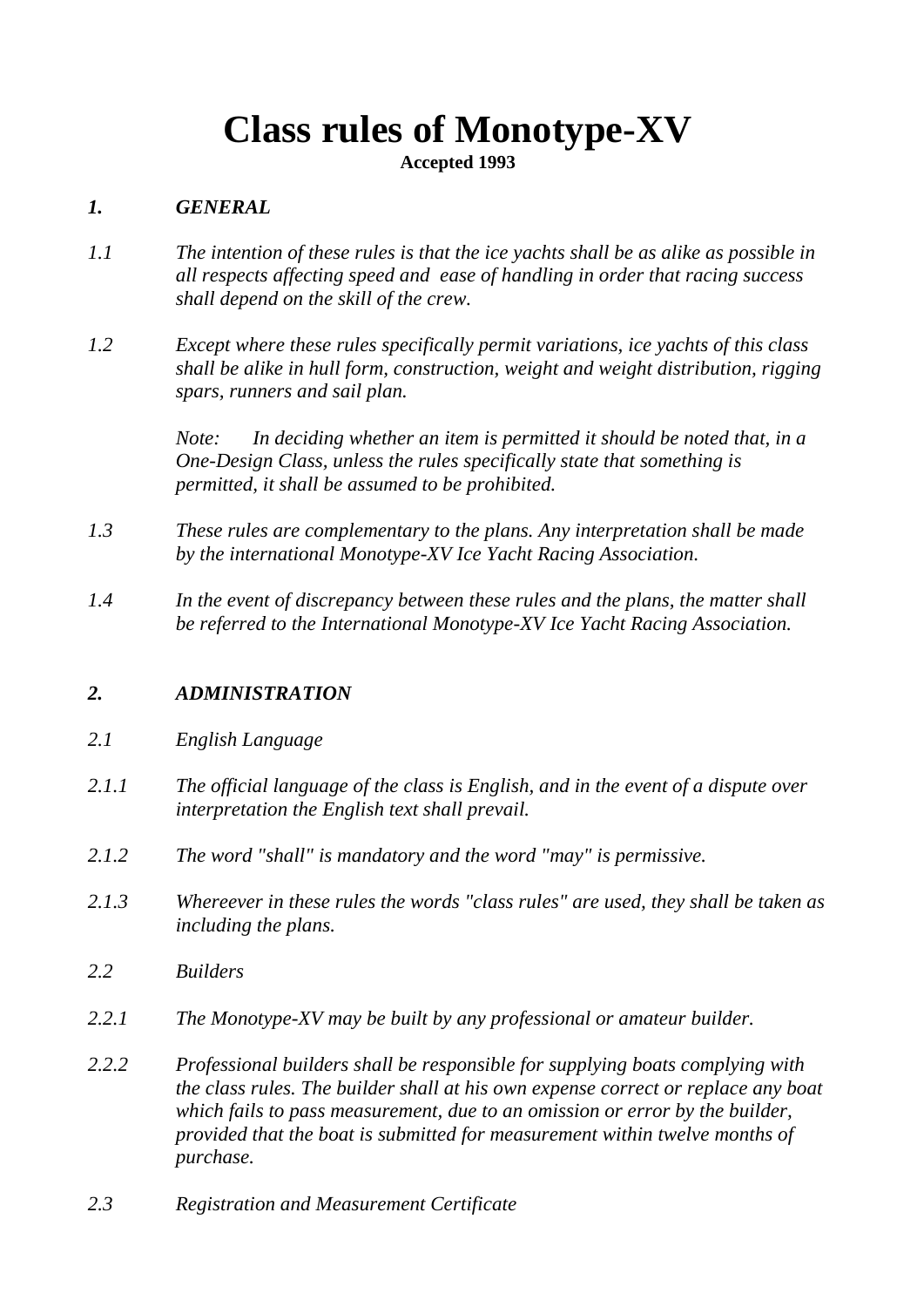- *2.3.1 No boat is permitted to race in the class unless it has a valid measurement certificate.*
- *2.3.2 Each National Authority shall issue sail numbers which shall be consecutive and the number shall be preceded by the national letter(s).*
- *2.3.3 The certificate is obtained as follows:*
	- *(a) The owner or builder shall apply to the appropriate National Authority for a sail number.*
	- *(b) The owner, or builder, shall have the boat measured by a measurer officially recognised by his National Authority.*
- *2.3.4 Change of ownership invalidates the measurement certificate but shall not necessitate remeasurement. The new owner may apply to his National Authority for a new certificate returning the old measurement certificate together with any re-registration fee required and stating the necessary particulars. A measurement certificate shall then be issued to the owner.*
- *2.4 Measurement*
- *2.4.1 Only a measurer officially recognized by a National Authority shall measure a fuselage, spars, runners, sails and equipment, and sign the declaration on the measurement form that they comply with the class rules.*
- *2.4.2 The measurer shall report on the measurement form anything which he consideres to be a departure from the intended nature or design of the ice-yacht or to be against the general interest of the class. A measurement certificate may be refused, even if the specific requirements of the rules are satisfied.*
- *2.4.3 A measurer shall not measure a fuselage, spars, sails, runners or equipment owned or built by himself, or in which he is an interested party or has a vested interest.*
- *2.4.4 All fuselages shall comply with the current rules or the rules current at the time the boat was first registered. Fittings, spars, sails and other equipment shall comply with the current rules.*
- *2.4.5 It is the owners responsibility to ensure that his fuselage, runners, spars and equipment are maintained in accordance with the class rules so that the measurement certificate is not invalidated. Alternations or replacements to the fuselage, sails, spars, runners and equipment shall comply with the current rules.*
- *2.4.6 New or altered sails shall be measured by a measurer who shall stamp or sign and date the sails near the tack.*
- *2.5 Identification Marks*